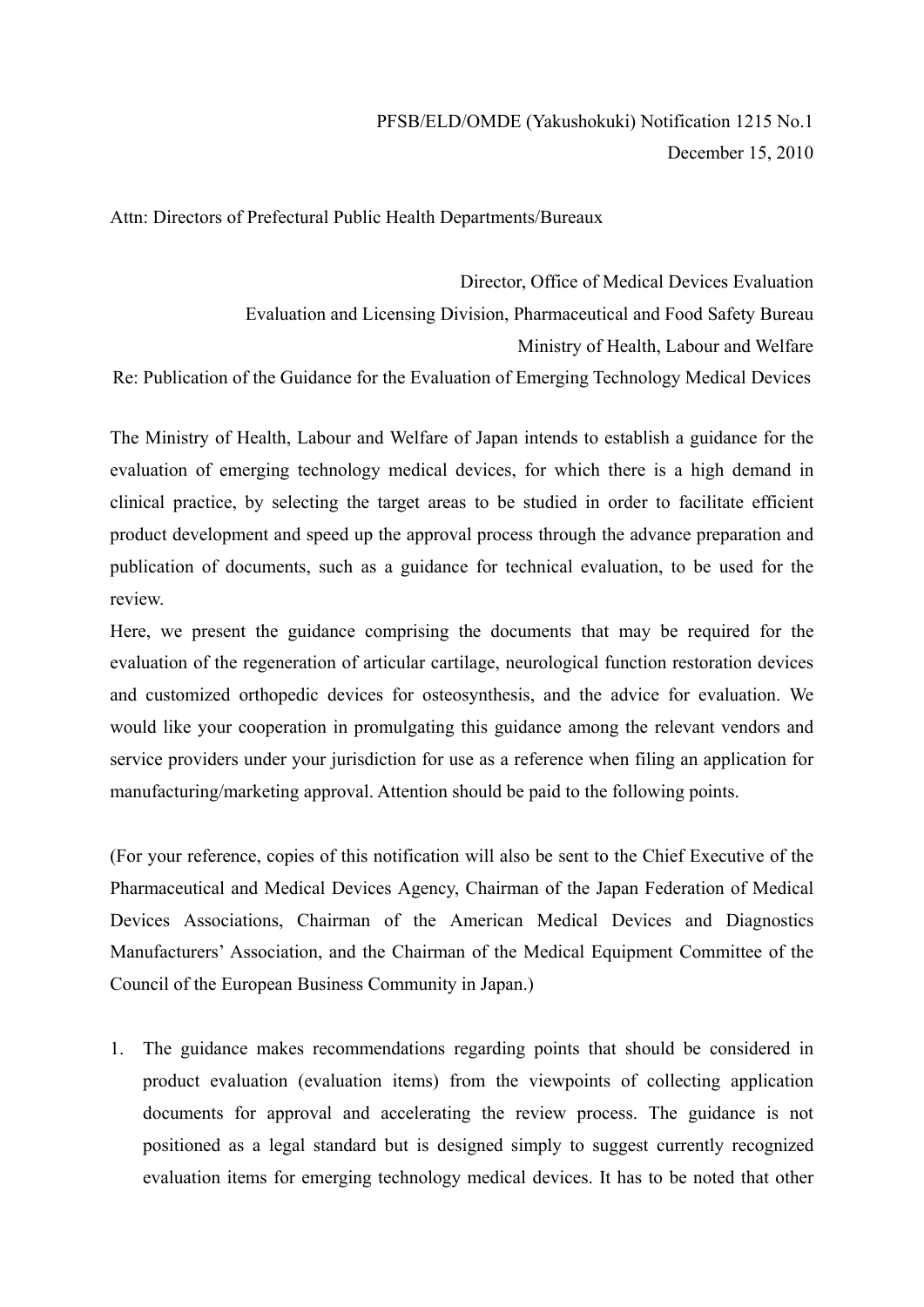kinds of evaluation may be needed, or there may be some exceptions to this guidance depending on the product characteristics.

2. When collecting documents and data required for submission of an application for approval of individual products, it is recommended that the issues presented in the guidance be discussed in advance, and to use the consultation service of the Pharmaceutical and Medical Devices Agency at the earliest possible opportunity.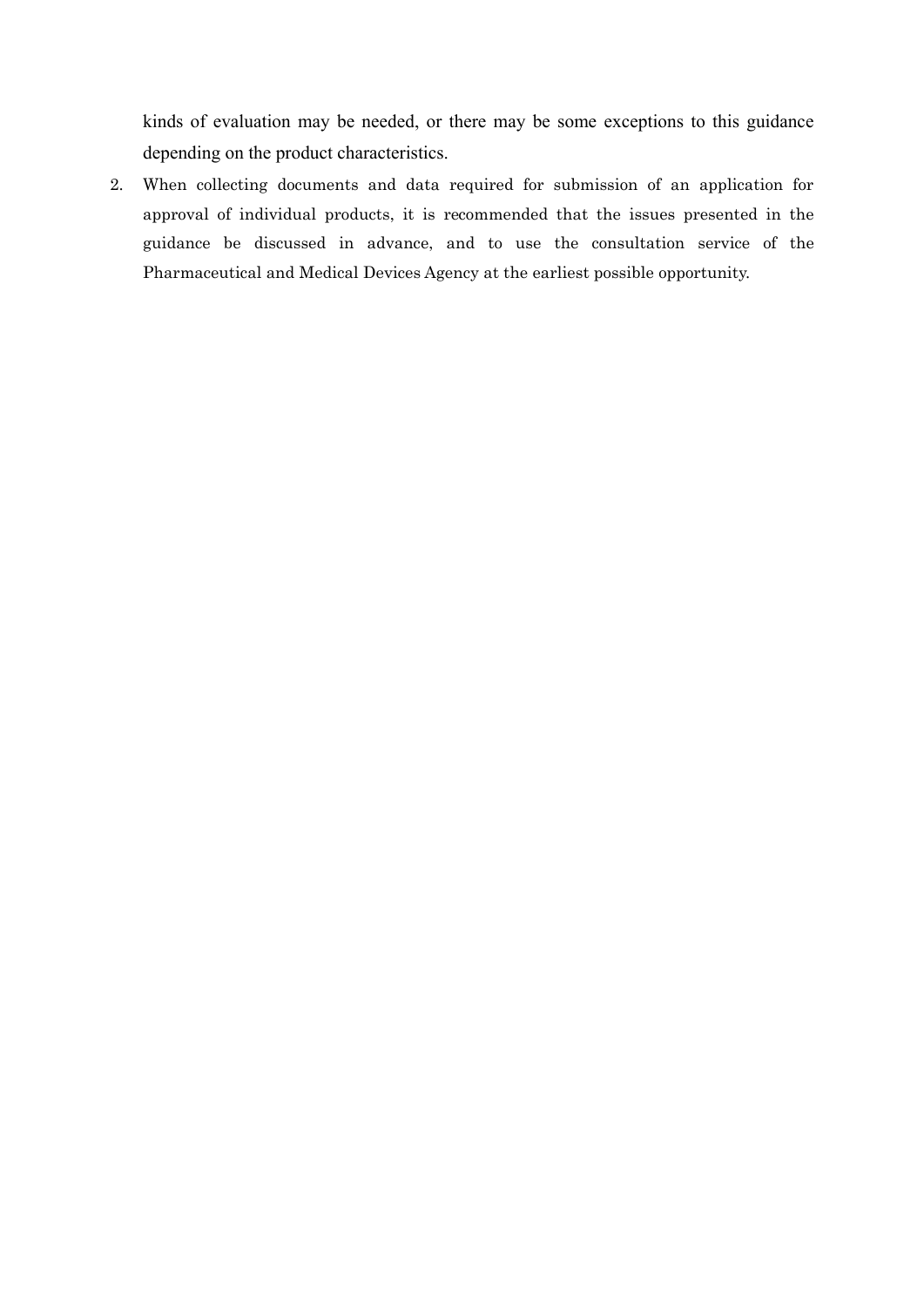# Guidance on Evaluation of Customized Orthopedic Devices for Osteosynthesis

### 1. Introduction

In the orthopedic field, implantable devices are widely used and contribute to the improvement of medical care and the quality of life of the Japanese people. These devices are ready-made products with defined width, length and thickness, and their mechanical and biological safety as medical devices has to be established in accordance with the Japanese Pharmaceutical Affairs Law. However, each patient has his/her own skeleton and bone geometry, and ready-made devices may not fit their skeletal structure. In such cases, the use of a customized device that can be fully adapted to individual skeletal structure is required. The use of customized devices enables excellent fixation and restoration of function, leading to better surgical outcomes, the implementation of minimally invasive surgery, early rehabilitation, early reentry into society after surgery and a decrease in the risk of revision surgery, thereby bringing benefits to both patients and medical professionals.

The background to the need for customized devices for osteosynthesis is as follows: the purposes of these devices are becoming increasingly diverse; design concepts of these devices are becoming increasingly complex; and the highly developed technology for product structure and surface treatment have enabled the development of highly biocompatible devices. Accordingly, the introduction of devices with better adaptability to the human body has been sought in the orthopedic field. In other words, the adoption of devices that meet the needs of individual patients, namely, customized devices that can be readily adapted to meet the requirements of individual patients, bring not only benefits to patients and medical professionals but also benefits in terms of medical economics by securing better long-term clinical results.

Although customized devices are expected to be used for applications such as devices for osteosynthesis and joint prostheses, the scope of this guidance is limited to devices for osteosynthesis for which the clinical need is particularly pronounced. This guidance is designed to specify the basic requirements for customized devices for osteosynthesis.

Customized devices with proper articular bone geometry and optimal shape to accommodate significant bone loss, bone deformity and other defects are also required for joint prostheses (e.g., total hip, bipolar, total knee, total shoulder, and total elbow). Therefore,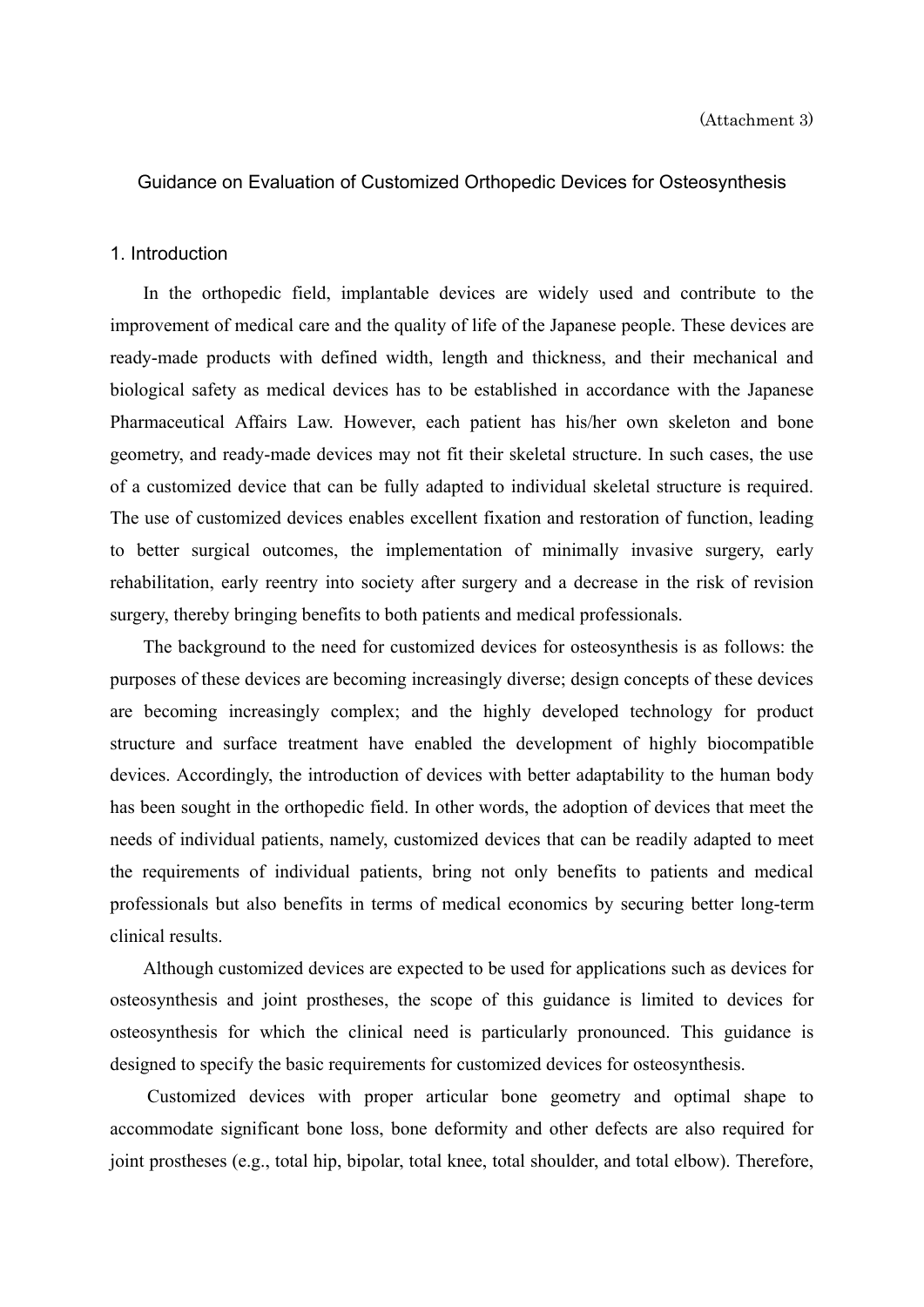it was considered necessary to further investigate the remaining issues including the range of application, structural and mechanical properties and the three-dimensional structure of these devices.

### 2. Scope

The orthopedic devices evaluated using this guidance include metallic implantable devices for osteosynthesis such as bone plates, epiphyseal plates, intramedullary nails, compression hip screws (CHS), short femoral nails, and bone nails.

The customized devices evaluated using this guidance include devices created by partly modifying the shape of a ready-made product. These are altered in order to fit the bone geometry of an individual patient, and the specifications for customized devices are required to be stated in the certificate of approval. Therefore, the devices evaluated using this guidance are different from the custom-made prostheses and artificial bones used in the treatment of malignant tumors or for re-implantation as special treatment materials.

This guidance should not be applied to devices which are produced by manufacturing processes that are different from those used for ready-made products.

## 3. Role of This Guidance

In consideration of the fact that the scope is customized devices that are being developed based on the remarkable technological advances occurring in this area, this guidance is designed to indicate current issues instead of providing a comprehensive list of problems and points to consider. Therefore, it will be revised as technological innovation progresses and knowledge accumulates, and it does not mandate what information must be included in application documents for approval.

For the evaluation of customized devices, it is necessary to have a thorough understanding of the characteristics of individual products and to handle the data in a flexible and scientifically rational manner.

It is also recommended that other relevant guidelines from both Japan and overseas should be consulted in addition to this guidance.

#### 4. Contents of Written Application for Approval of Customized Devices

(1) Form, Structure and Mechanism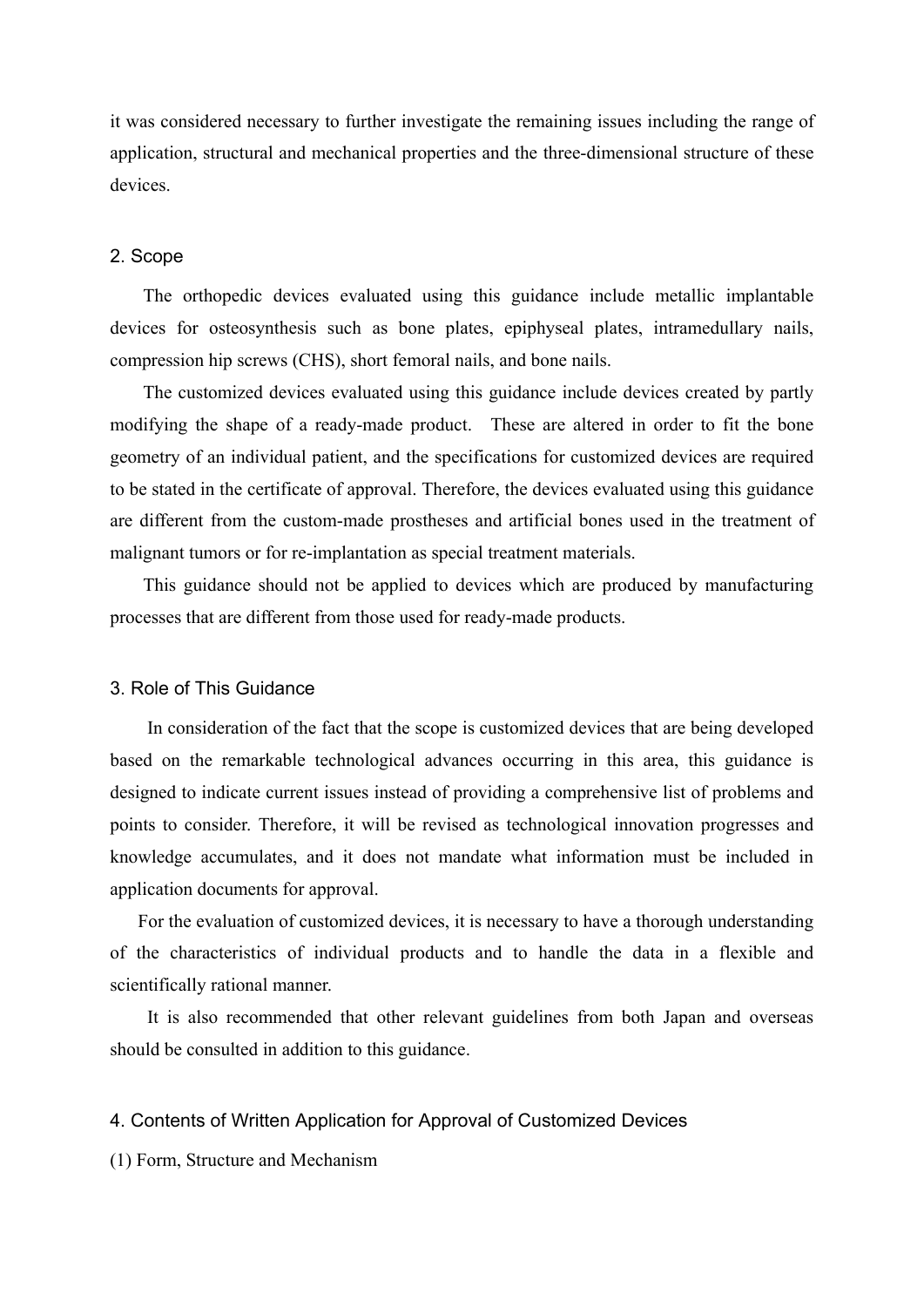In the section "Form, Structure and Mechanism," specify the dimensional ranges in which the customized device can be produced, separately from the ready-made product upon which the production of customized device is based.

(2) Purpose of Use, Indications or Efficacy

In the section "Purpose of Use, Indications or Efficacy," specify that the customized device can be used in the following cases:

- i) When a physician judges that a sufficient therapeutic effect cannot be obtained with ready-made products.
- ii) When a physician judges that a more significant therapeutic effect can be obtained with a customized device than with ready-made products.
- (3) Other

Write "including customized device" in the remarks field.

# 5. Evaluation of Customized Devices

(1) Evaluation of Production Technology

Specify that the customized device can be manufactured using the production technology equivalent to that of the corresponding ready-made product.

(2) Evaluation of Safety

Specify the basic safety profile (e.g., biological safety) of the materials needed to produce the customized device. When the data is omitted by submitting the safety information from a previously approved product, explain the reason for the omission.

(3) Evaluation of Mechanical Safety

Specify that the mechanical safety of the device is not inferior to that of the ready-made product. Examples of such methods are as follows:

- i) Specify the mechanical safety by performing a mechanical test or finite element analysis (FEA) in accordance with the guidelines for the product.
- ii) The mechanical safety information can be omitted if data are presented to show that the dimensions of the customized device are within the acceptable range of the corresponding ready-made product.
- iii) If it is obvious that the changes make the customized device mechanically safer than the ready-made product, documents on mechanical safety can be omitted by describing the safety of the ready-made product with reference to following examples:
- a) Bone plate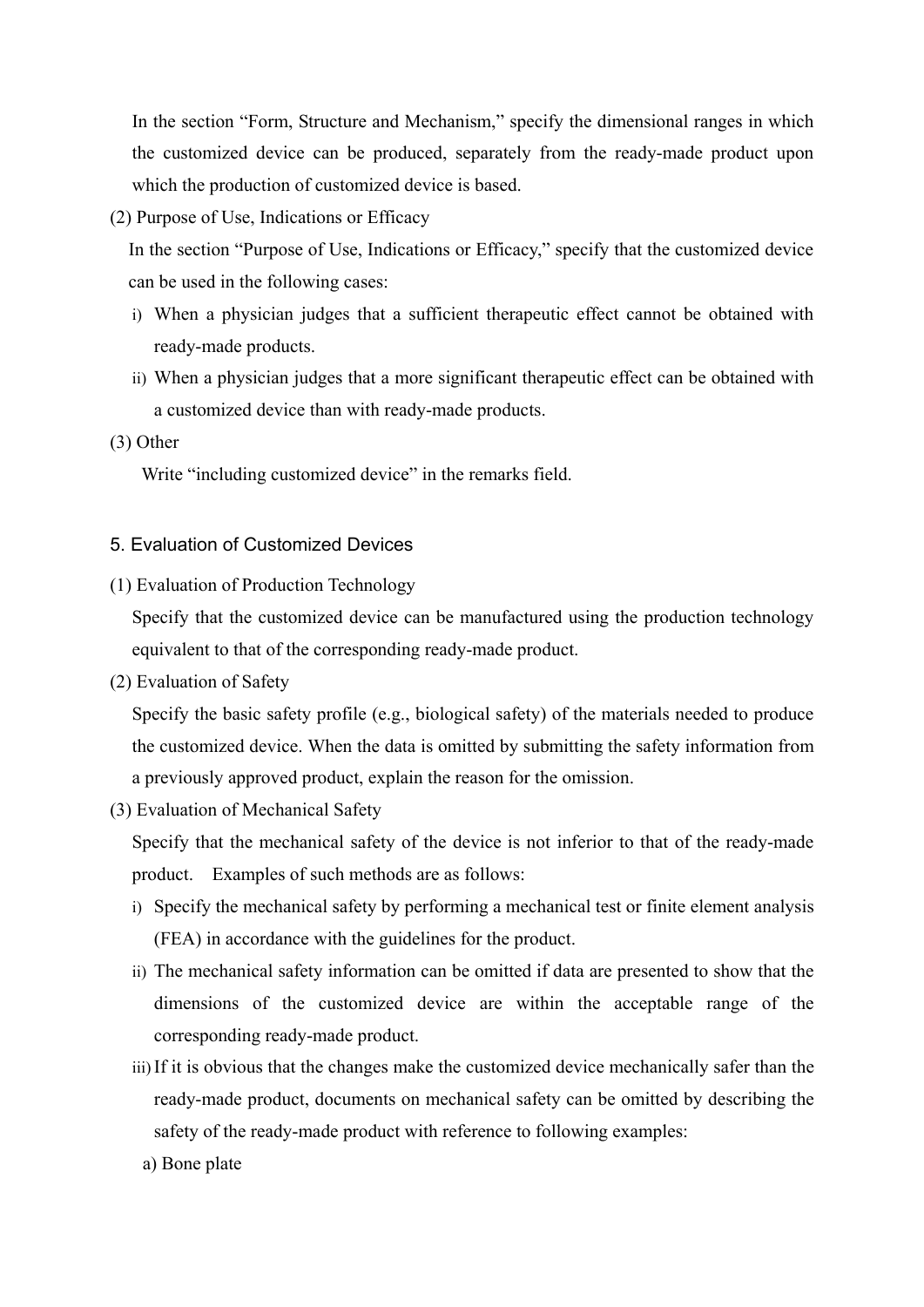- A. Increase in width
- B. Increase in thickness
- C. Change in length
- D. Decrease in number of holes
- E. Change in position of holes (The change of the interval between screw holes in the long axis shall be applied to the direction of both ends. The change in the short axis shall be measured to the center, but the distance between the holes cannot be changed.)
- b) Epiphyseal plate
	- A. Increase in width
	- B. Increase in thickness
	- C. Change in length
	- D. Decrease in number of holes
	- E. Change in position of holes (The change of the interval between screw holes in the long axis shall be applied to the direction of both ends. The change in the short axis shall be measured to the center, but the distance between the holes cannot be changed.)
- c) Intramedullary nail
	- A. Decrease in length
	- B. Increase in diameter
	- C. Decrease in curvature of inflection
	- D. Decrease in the number of holes for side-locking screws to prevent rotation

d) CHS

- A. Increase in width
- B. Increase in thickness
- C. Change in length
- D. Decrease in number of holes
- E. Change in position of holes (The change of the interval between screw holes in the long axis shall be applied to the direction of both ends. The change in the short axis shall be measured to the center, but the distance between the holes cannot be changed.)
- e) Short femoral nail
	- A. Decrease in length
	- B. Increase in diameter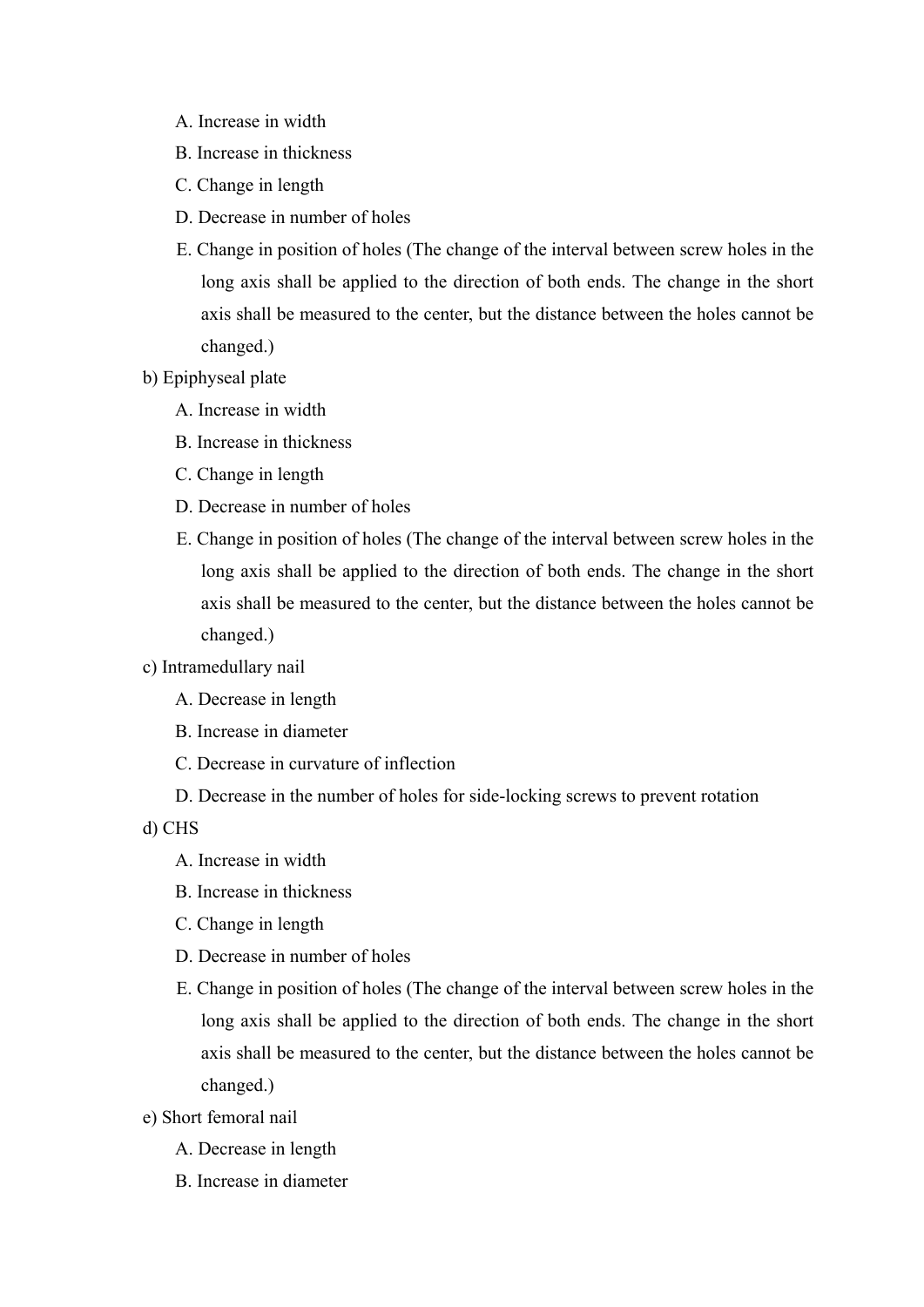- C. Decrease in curvature at nail part (maximum fitting)
- D. Decrease in the number of holes for side-locking screws to prevent rotation

## 6. Preparation and Actions by Marketing Authorization Holder

The marketing authorization holder shall prepare the documents stipulated in the Ordinance on Standards for Manufacturing Control and Quality Control of Medical Devices and in vitro Diagnostic Drugs (MHLW Ministerial Ordinance No.169, 2004, "QMS Ordinance"), Ordinance on Standards for Quality Assurance for Drugs, Quasi-drugs, Cosmetics and Medical Devices (MHLW Ministerial Ordinance No.136, 2004, "GQP Ordinance"), Ordinance on Standards for Post-marketing Safety Management for Drugs, Quasi-drugs, Cosmetics and Medical Devices (MHLW Ministerial Ordinance No.135, 2004, "GVP Ordinance"), or the Ordinance on Standards for Post-marketing Survey and Examination of Medical Devices (MHLW Ministerial Ordinance No.38, 2005, "GPSP Ordinance"), and specify in the documents the following information in order to comply with these requirements.

## (1) Design of Customized Device

The marketing authorization holder shall design a customized device within the range that has been approved in accordance with the written specifications prepared by a physician.

(2) Documents to be Retained by Marketing Authorization Holder

The marketing authorization holder shall keep the following documents related to the production of a customized device and selling/offering it to the physician who prepared the written specifications.

- i) Name of the physician who prepared the written specifications
- ii) Written specifications prepared by the physician (including data on the patient's bone geometry)
- iii) Documents to verify that the design is compatible with the data on bone geometry
- iv) Documents to show that the physician confirmed that the product shape conforms to the written specifications at the design stage or after the final product was made.
- (3) Evaluation of Efficacy

The marketing authorization holder shall evaluate the clinical efficacy of the customized device by comparing it with the patient's bone geometry before and after implantation, in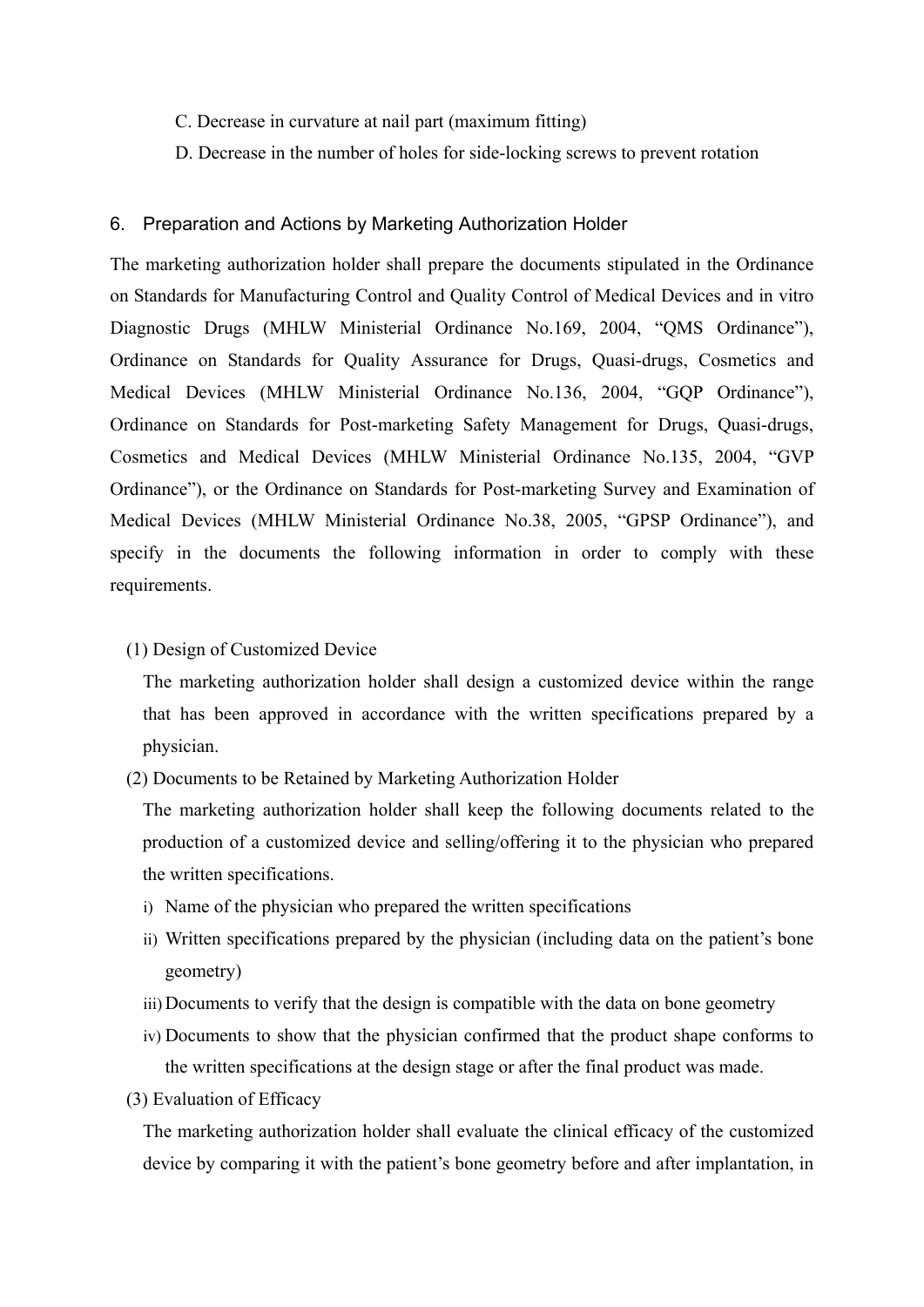collaboration with the physician.

(4) Post-marketing Survey

After implantation of the customized device, the marketing authorization holder shall assess the suitability of the customized device and collect information on adverse events in cooperation with the physician. If necessary, a partial change application or safety measures should be taken.

## 7. Precautions for Use

The marketing authorization holder shall specify the following information in the section "Precautions for Use" or other sections.

- i) The customized device can be used only when the physician judges that the patient will not gain a sufficient therapeutic effect with ready-made products, or that the patient will have a significantly better therapeutic effect compared to ready-made products.
- ii) The attending physician shall prepare the written specifications before using a customized device.
- iii) When preparing the specifications, physicians shall ensure that the customized device does not interfere with soft tissues (including nerves, vessels, muscles) or the range of joint movement is not limited, by fitting the bone geometry within the approved range.
- iv) Physicians shall submit the written specifications to the marketing authorization holder
- v) Before using the customized device, the physician shall verify whether the customized device meets the written specifications at the design stage or after the final product was made.
- vi) The physician shall take precautions by, for example, preparing a surgical plan that takes into consideration the option of using ready-made products in situations where the customized device cannot be used due to a product defect or clinical problem that arises during surgery.
- vii) Because the customized device is designed to fit an individual patient, unused products must not be used for other patients.
- viii) Physicians shall evaluate the clinical efficacy of the designed customized device by comparing the bone geometry of the patient before and after surgery.
- ix) When the customized device is used, the physicians shall evaluate the suitability of the